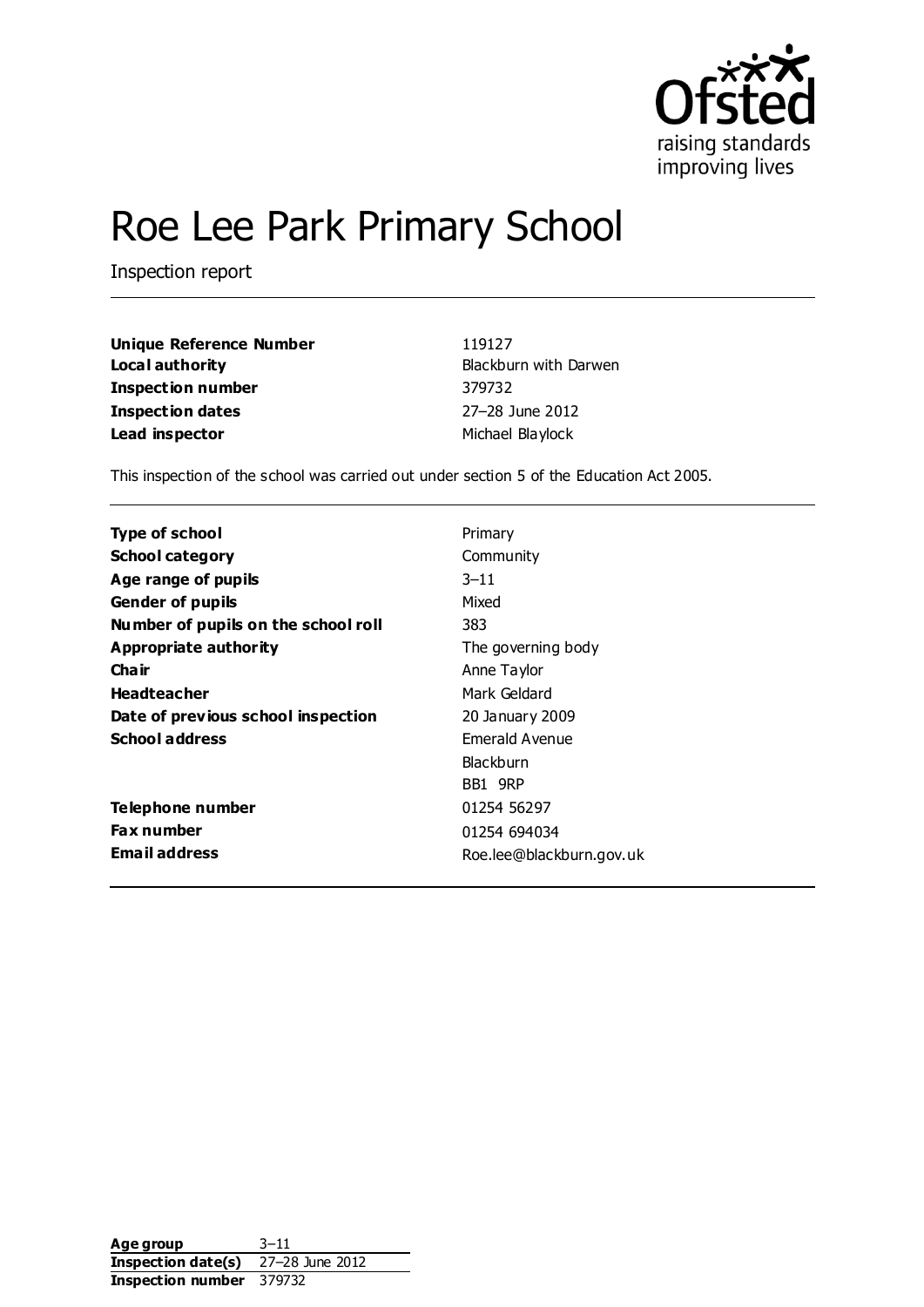

You can use Parent View to give Ofsted your opinion on your child's school. Ofsted will use the information parents and carers provide when deciding which schools to inspect and when.

You can also use Parent View to find out what other parents and carers think about schools in England. You can visit [www.parentview.ofsted.gov.uk,](file:///C:/Users/ggleaden/AppData/Local/Microsoft/Windows/Temporary%20Internet%20Files/CfBT/Inspection/2012%20Inspections/0627%20Roe%20Lee%20Park/Report/www.parentview.ofsted.gov.uk) or look for the link on the main Ofsted website: [www.ofsted.gov.uk](file:///C:/Users/ggleaden/AppData/Local/Microsoft/Windows/Temporary%20Internet%20Files/CfBT/Inspection/2012%20Inspections/0627%20Roe%20Lee%20Park/Report/www.ofsted.gov.uk)

The Office for Standards in Education, Children's Services and Skills (Ofsted) regulates and inspects to achieve excellence in the care of children and young people, and in education and skills for learners of all ages. It regulates and inspects childcare and children's social care, and inspects the Children and Family Court Advisory Support Service (Cafcass), schools, colleges, initial teacher training, work-based learning and skills training, adult and community learning, and education and training in prisons and other secure establishments. It assesses council children's services, and inspects services for looked after children, safeguarding and child protection.

Further copies of this report are obtainable from the school. Under the Education Act 2005, the school must provide a copy of this report free of charge to certain categories of people. A charge not exceeding the full cost of reproduction may be made for any other copies supplied.

If you would like a copy of this document in a different format, such as large print or Braille, please telephone 0300 123 4234, or email [enquiries@ofsted.gov.uk](mailto:enquiries@ofsted.gov.uk)

You may copy all or parts of this document for non-commercial purposes, as long as you give details of the source and date of publication and do not alter the information in any way.

To receive regular email alerts about new publications, including survey reports and school inspection reports, please visit our website and go to 'Subscribe'.

Piccadilly Gate Store Street Manchester M1 2WD

T: 0300 123 4234 Textphone: 0161 618 8524 [enquiries@ofsted.gov.uk](mailto:enquiries@ofsted.gov.uk) [www.ofsted.gov.uk](http://www.ofsted.gov.uk/)



© Crown copyright 2012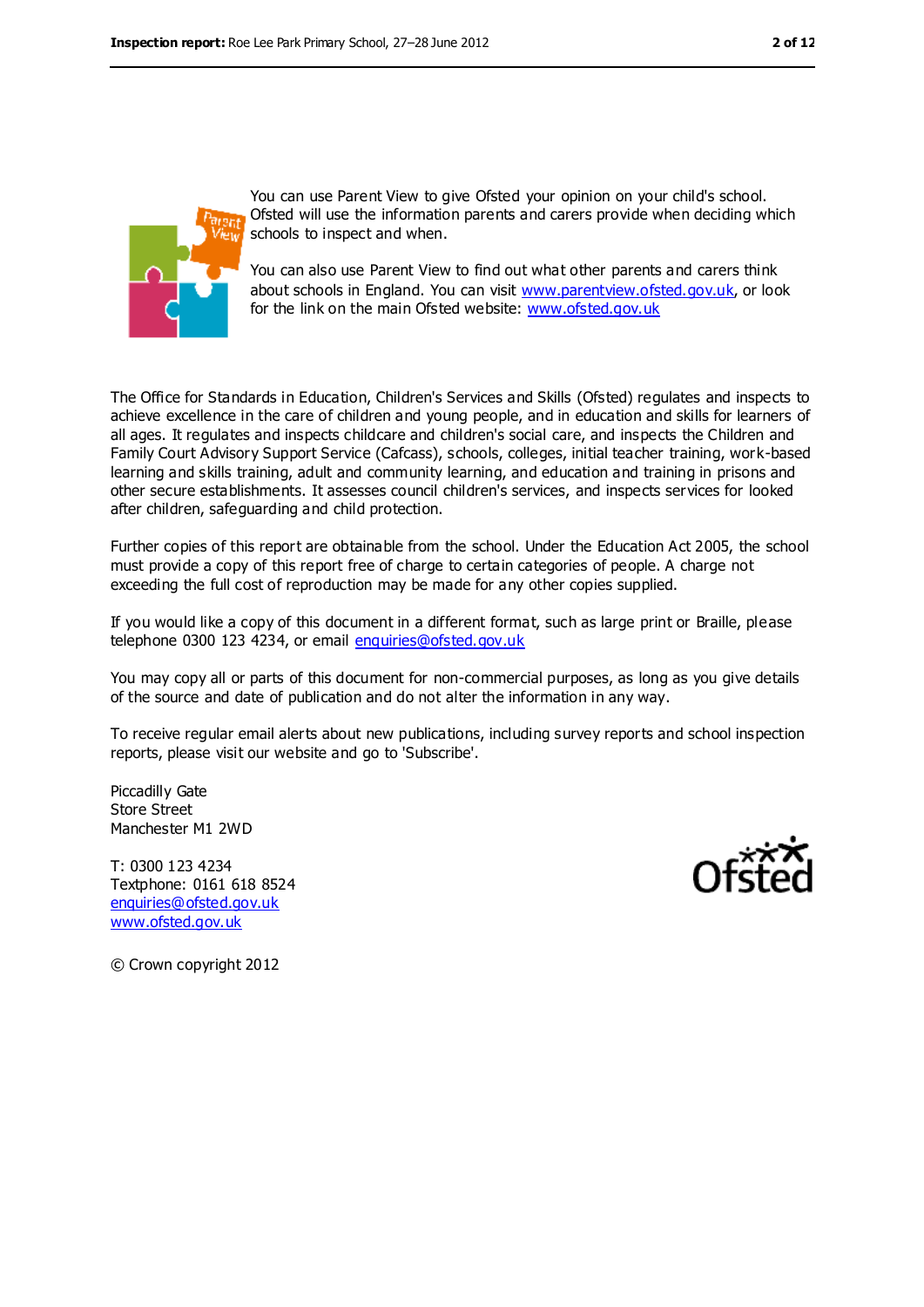# **Introduction**

Inspection team

Michael Blaylock Kathleen McArthur

Additional inspector Additional inspector Paul Edmondson and Additional inspector

This inspection was carried out with two days' notice. Inspectors observed teaching and learning in 21 lessons or part lessons, taught by 16 members of staff. Meetings were held with groups of pupils, members of the governing body, subject coordinators, a representative from the local authority, and with the senior leadership team. Inspectors observed the school's work and looked at pupils' workbooks, published analyses of results and the school's own pupil performance data, school improvement planning and documentation in relation to attendance, safeguarding and child protection. Inspectors also analysed 160 questionnaires returned by parents and carers, as well as those completed by pupils and staff.

# **Information about the school**

Roe Lee Park is a larger than average primary school with Early Years Foundation Stage provision of Nursery and Reception classes. The school has a lower than average proportion of girls and the proportion of pupils known to be eligible for free school meals is above average. About two fifths of pupils are of White British heritage, over a quarter are Indian and just less than one quarter are Pakistani. More than half of the pupils speak English as an additional language, much higher than found in most schools. The proportion of pupils supported either by school action plus or with a statement of special educational needs is above average. Extended childcare is provided by an on-site, independent children's centre.

The school has achieved the Investors in People Award, the Arts Mark Silver Award, the Sing Up Gold Award, the Physical Activity Achievement, the Football Association Charter Standard, and has both Healthy Schools Status and Extended Schools Status. It is the lead school in the North East Blackburn Extended Schools cluster. The school meets the government floor standard, which sets the minimum expectations for pupils' attainment and progress.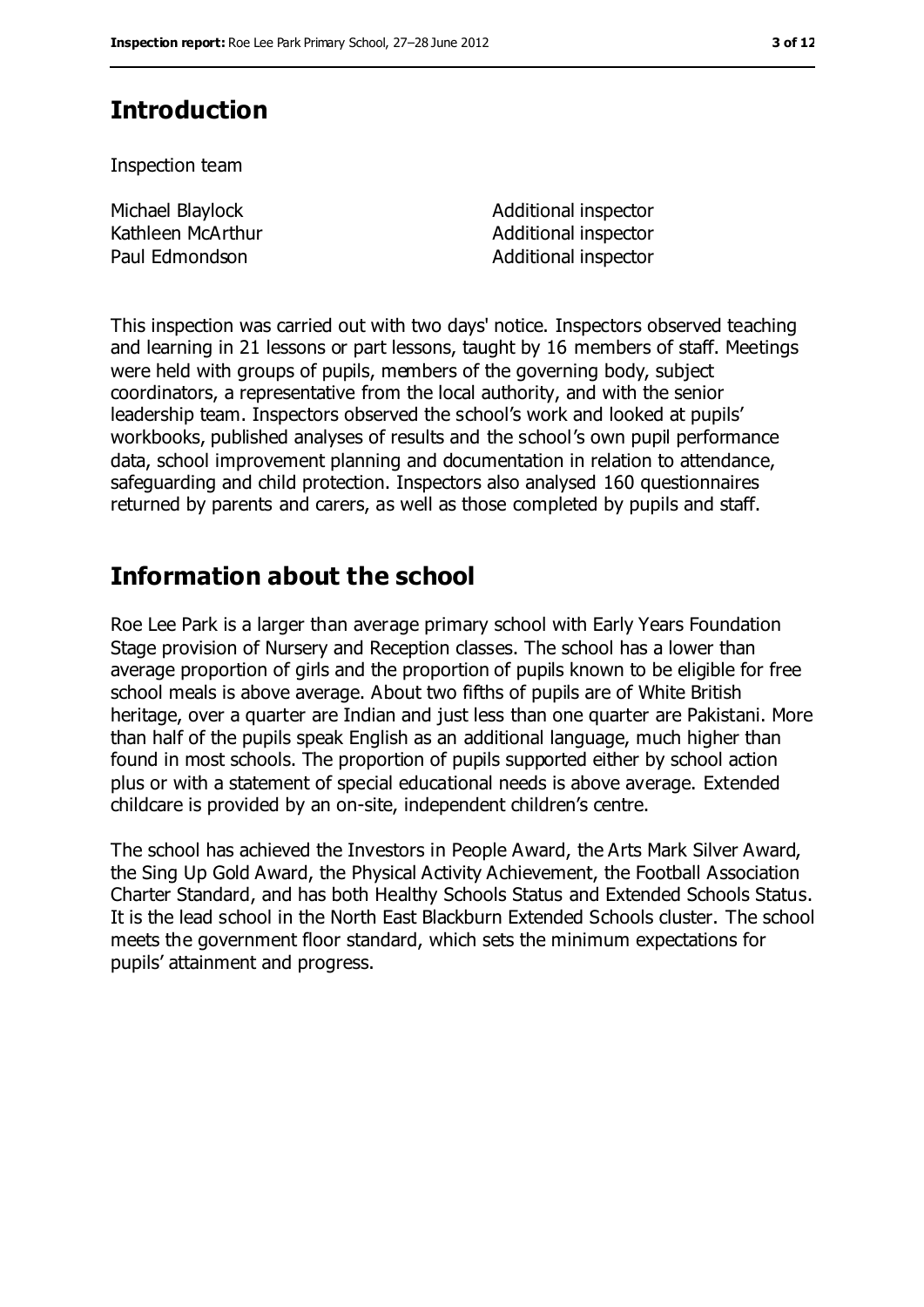**Inspection grades: 1 is outstanding, 2 is good, 3 is satisfactory and 4 is inadequate** Please turn to the glossary for a description of the grades and inspection terms

# **Inspection judgements**

| <b>Overall Effectiveness</b> |
|------------------------------|
|                              |

| <b>Achievement of pupils</b>          |  |
|---------------------------------------|--|
| <b>Quality of teaching</b>            |  |
| <b>Behaviour and safety of pupils</b> |  |
| <b>Leadership and management</b>      |  |

## **Key Findings**

- This is an outstanding school that teachers and pupils are proud to be part of. They enjoy their work and staff are strongly committed to and successful in helping each pupil to do well and to be the best they can. Roe Lee Park is a cohesive community and an improving school where leaders and teachers have high aspirations and pupils make excellent progress.
- Achievement is outstanding. From low starting points pupils make rapid progress in English, mathematics and across all areas of the curriculum. Attainment at the end of Year 2 is average and is above average by Year 6, although relatively few pupils are currently reaching the highest levels.
- Teaching is excellent and makes learning fun and enjoyable. Teachers plan lessons extremely well. They make skilful use of well-chosen resources to meet the needs of pupils. Pupils respond enthusiastically and enjoy challenges in their work. A focus on the progress pupils make in lessons has contributed to the improving effectiveness of teaching and learning. Occasionally, lessons do not provide the appropriate challenge for those pupils with potential to reach the higher level.
- Behaviour and safety are outstanding. Pupils' exemplary behaviour ensures their attitudes to learning are excellent, resulting in a calm and orderly environment. They show impeccable courtesy and respect to each other, their teachers and visitors. Pupils know that school is a safe place where they have excellent opportunities to thrive and develop. Pupils recognise the importance of attending school, evident in above-average and improving attendance.
- Outstanding leadership and management result in a shared vision and passion among all adults involved with the school to help each child fulfil their potential. The leadership of teaching and management of performance are excellent. As a result, school priorities are accurate. These are succinctly presented and are very well understood by teachers and pupils. Self-evaluation is critical and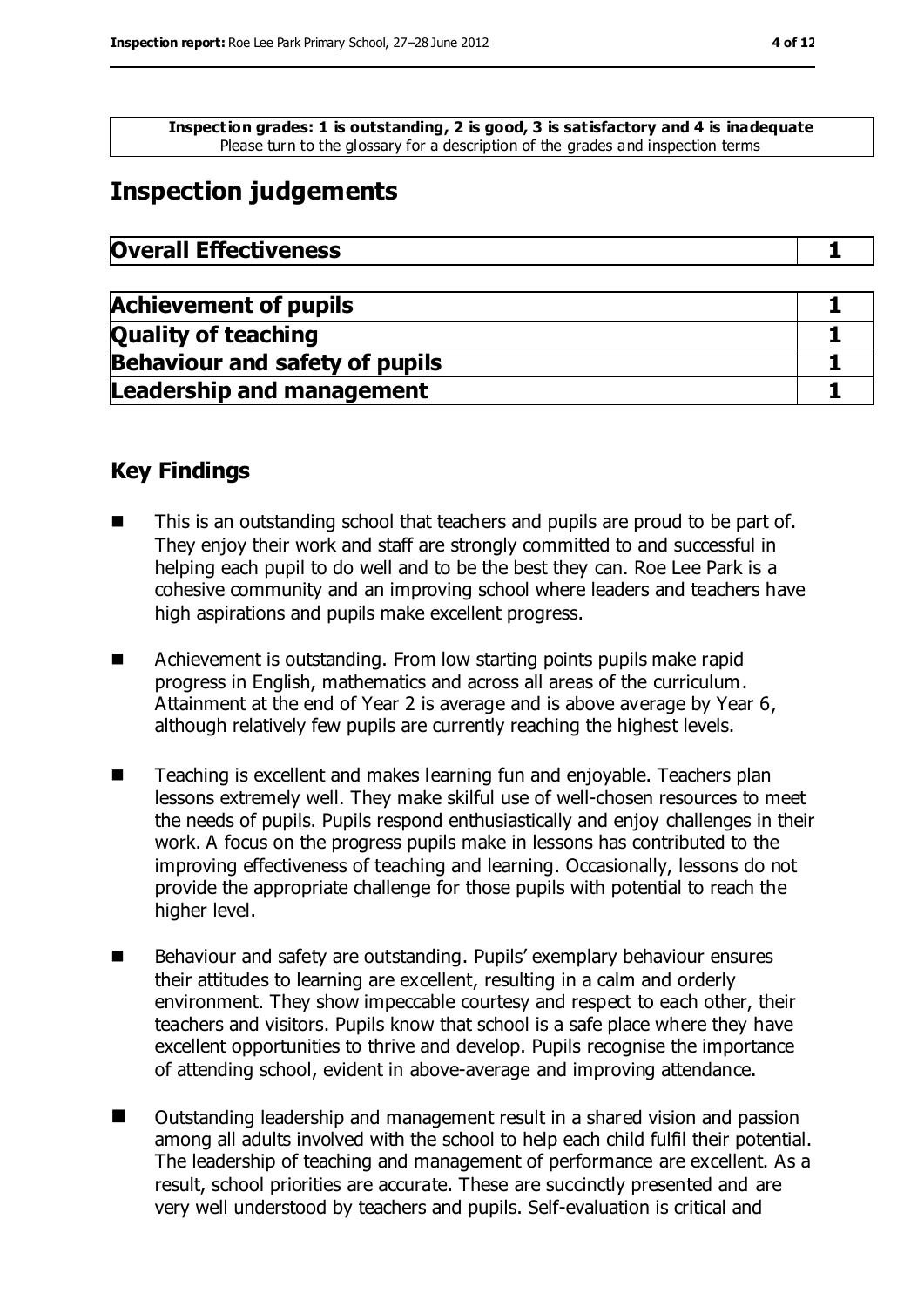challenging, resulting in a school that tries new ideas and rigorously assesses their impact.

## **What does the school need to do to improve further?**

- Raise the number of pupils attaining above-average levels in mathematics and English by:
	- increasing the proportion of teaching that is outstanding through sharing best practice and focusing more on the needs of pupils who have the potential to exceed the level expected for their age.

## **Main Report**

#### **Achievement of pupils**

The outstanding achievement of pupils in the school is a consequence of the excellent teaching and learning. Pupils enter the Early Years Foundation Stage with skills that are generally below age-related expectations, some with very low communication skills in speaking English. In previous years attainment on entry has been even lower. Positive relationships and excellent behaviour and attitudes help these youngsters to make rapid progress, particularly in their personal, social and emotional development. Teachers have good knowledge of child development and the needs of the individual children and ensure activities meet their needs and interests. This, along with high-quality, systematic teaching of letters and sounds, helps children to leave the Reception class with skills that are close to expectations.

Pupils make excellent progress throughout Key Stages 1 and 2. Historically, pupils have still been below average at the end of Key Stage 1 but this year's results show that they are now average by the end of Year 2. The impetus for change has been the accelerated progress made by all pupils, including those who are learning English as an additional language. The exceptional support in class from trained assistants and bilingual support mean that they readily integrate with no discernible differences in achievement in Key Stage 2. By the end of Year 6 attainment is above average in both English and mathematics. The proportion securing the higher Level 5 is not as high but is increasing. This is a result of the more able pupils receiving more attention as they move through the school. However, this is not yet fully secure in all classes and some do not always make enough progress.

Disabled pupils, those with special educational needs and the many who are learning through English as an additional language make excellent progress. This is due to focused tracking of individual pupils and the targeted work in class from teachers and support assistants, including bilingual support.

Learning in the classroom is highly effective in response to inspirational teaching. Writing has been a high priority. Strategies specifically targeting writing have been successful and the school's focus on reading has raised attainment in reading as well as contributing to even greater gains in pupils' writing. High-quality teaching of letters and sounds begins in the Early Years Foundation Stage. By the end of Year 2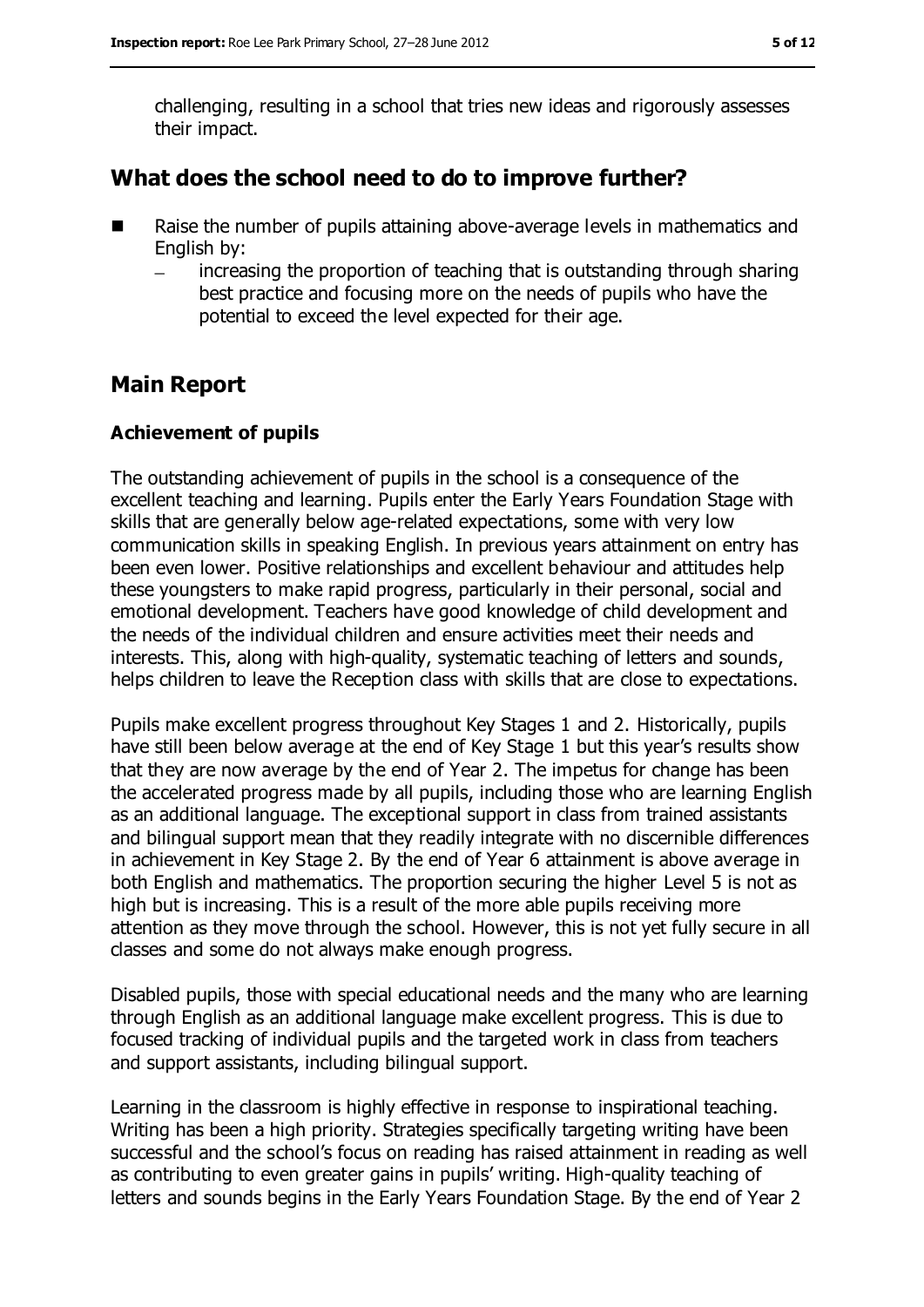attainment in reading is broadly average and even the weaker readers are confident users of sounding out and blending methods to read unfamiliar words. Pupils continue to make excellent progress in their reading throughout Key Stage 2 to become discerning readers and attainment is above average by the end of Year 6.

In the questionnaire responses virtually all parents and carers agreed that their child is making good progress in the school and that the school is helping their child develop skills in communication, reading, writing and mathematics.

#### **Quality of teaching**

High aspirations and high challenge are characteristic of the outstanding teaching in the school. In lessons observed teaching was consistently good with much that was outstanding. In the very best teaching observed imaginative and creative approaches with attractive relevant resources grabbed the attention and fired the imagination of pupils. Respectful attitudes were evident in speaking and listening, in interactive teaching and in the established use of 'talk partners' to explore ideas. These opportunities are extremely beneficial to pupils learning English as an additional language. Activities were carefully and sensitively prepared to provide appropriate challenge for all learners. This includes excellent provision for disabled pupils and those with special educational needs. Pupils are consequently purposefully engaged and make rapid progress.

Literacy and numeracy are promoted very well across the whole curriculum. As a result, pupils practise their skills in purposeful activities. Setting mathematical word problems in context provided excellent opportunities to read, analyse and extract key information. Further good practice was seen in encouraging pupils to reflect on their methods of working in order to promote both scientific enquiry and mathematical understanding. Effective assessment of work means that pupils know what is expected of them. They know their targets and say that the marking of their work helps them to improve. Pupils enjoy their work and sensibly assess their achievements. Occasionally, pupils who have the potential to reach Level 5 find tasks are either too easy or too hard but, overall, pupils both welcome and thrive on challenge.

Teachers have strong subject knowledge that they share passionately with pupils. The school employs specialist teachers for music, physical education and reading and has brought in sport coaches to support an Olympics week. These additional experiences greatly enhance pupils' spiritual, moral, social and cultural development.

Parents and carers were virtually unanimous in agreeing that their children are taught well. 'Thank you Roe Lee for providing my children with a wonderful education' was one of many appreciative comments.

#### **Behaviour and safety of pupils**

Outstanding behaviour is consistently encouraged and promoted throughout the school through excellent classroom management and the instilling and reinforcing of high expectations. A rewards system is highly effective in motivating pupils. Pupils'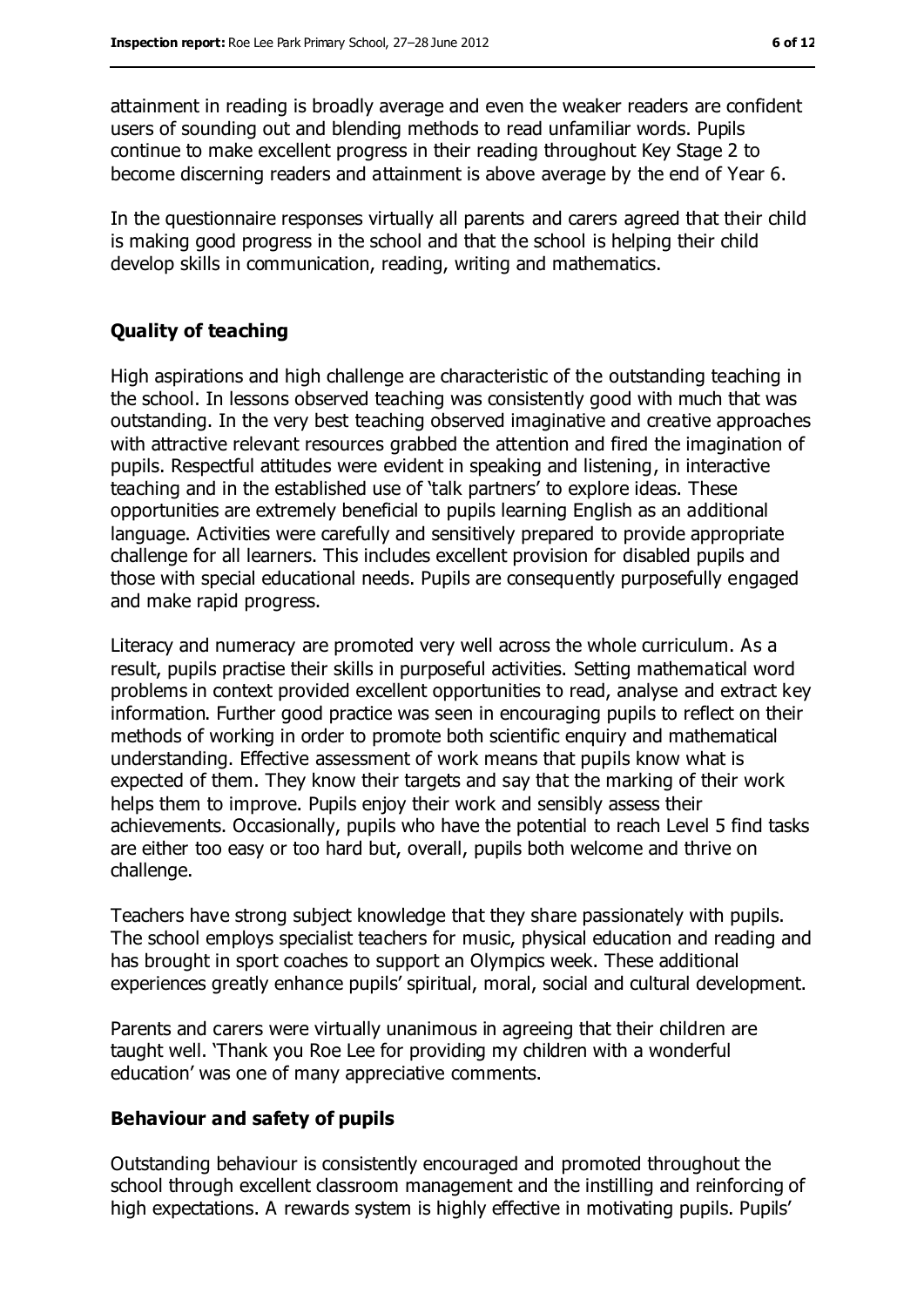excellent behaviour contributes to their learning and achievement consistent with the school motto of 'Free to flourish'. Pupils treat each other with respect and consideration in this culturally diverse yet cohesive and harmonious school. They are polite, courteous, welcoming and eager to learn. Their positive attitudes are summed up in the pupil comment, 'It's the best school that anyone can go to. Everyone is nice and friendly. They make us work hard but it is fun as well.'

Pupils are keenly aware of how to keep safe. They have an in-depth understanding of the different forms of bullying, although instances are rare and quickly dealt with by staff. They are well aware of risks, including when working on computers where the use of an on-screen icon for protection is well understood. Almost all pupils strongly agreed with the statement 'I feel safe when I am in school', a view supported by staff, parents and carers.

Historically, attendance, although improving, has been below average. A high-profile attendance awareness campaign involving pupils, parents and carers has accelerated this improvement and resulted in above-average attendance this year. Parents, carers and pupils are more aware of the importance of every day in school and less likely to take extended holidays during term-time, something that the school will not sanction in Years 2 and 6.

#### **Leadership and management**

There is very strong leadership throughout the school with good support and challenge from the governing body. A large senior leadership team meets fortnightly and is highly effective in establishing consistent practice and generating a clear sense of purpose for all staff. Responses to the staff questionnaire indicated very strong agreement that members of staff know what they are trying to achieve as a school and are 'proud to be a member of staff at this school'.

Teaching is accurately monitored by the headteacher and the recently appointed deputy headteacher. The recent sharp focus for lesson observation on pupils' progress in lessons has proved challenging for teachers and has increased reflection on and refinement of their classroom practice. This monitoring links closely to performance management and staff training. The impact is evident in the improving quality of teaching. Self-evaluation is accurate and based on robust monitoring of performance. Priorities are both pertinent and precise. In light of the pupils' excellent progress and sustained improvement the school has excellent capacity to improve.

Members of the governing body are well informed about the school's strengths and areas for development. They ensure safeguarding meets requirements. Governors and leaders promote equality of opportunity most effectively. The school is intolerant of discrimination of any kind. Equality of opportunity is both promoted and modelled, summed up by the comment, 'It's your choice, your destiny.'

Enterprise and flexibility are hallmarks of the rich curriculum. For example, in Years 5 and 6 literacy and numeracy are taught in groups set by ability to ensure pupils' needs are more fully met. Many memorable learning experiences engage and motivate pupils while also extending their key literacy and numeracy skills. The curriculum is inclusive and promotes pupils' spiritual, moral social and cultural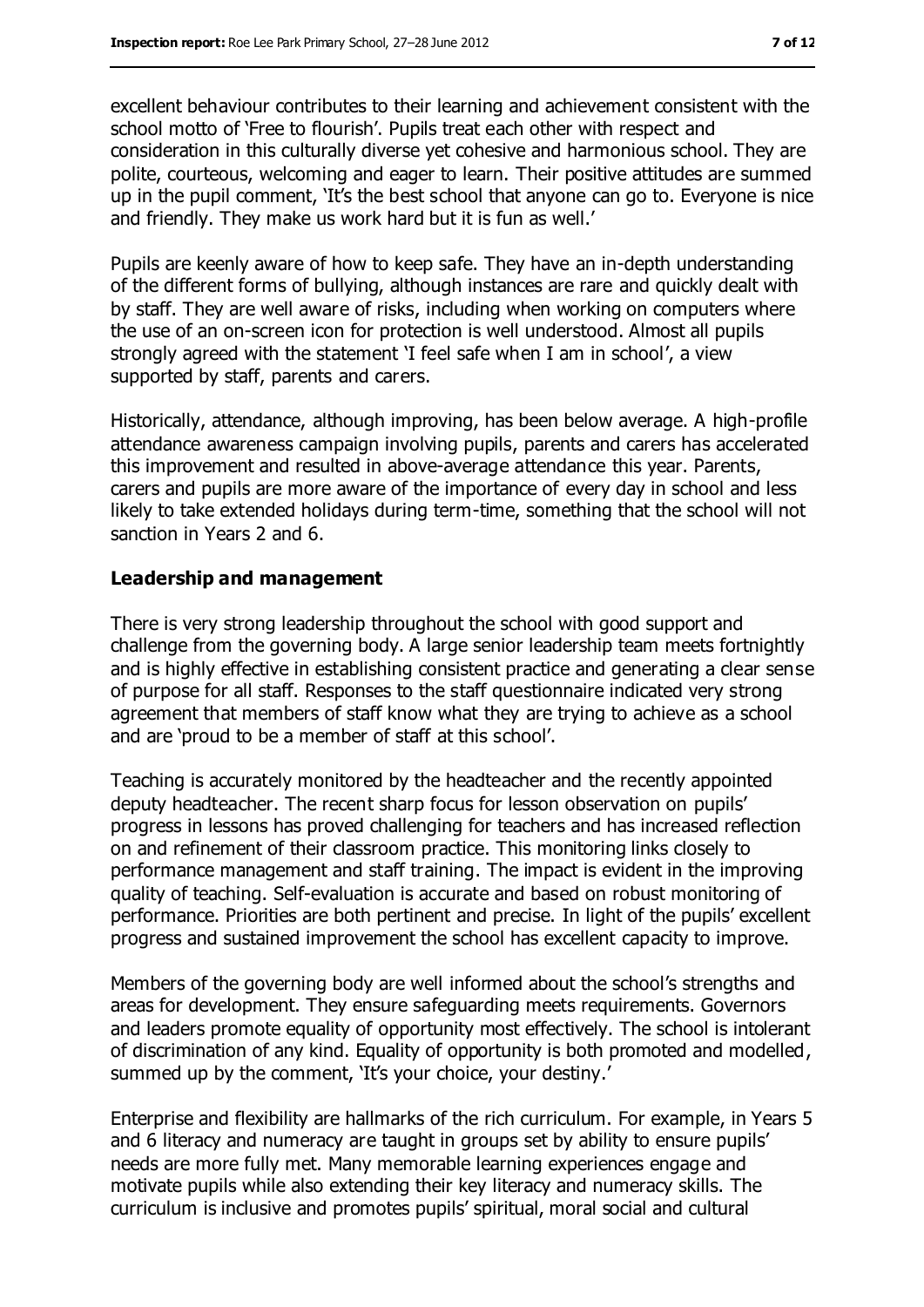development. Singing and sport are also particularly strong features, with many opportunities to learn new skills both in lessons and extra-curricular activities.

Parents and carers are effusive in their praise for the school. Typical parental comments include: 'The school offers all children the opportunity to strive to achieve their potential'; and 'I commend the excellent standards of the school and would recommend it to all other parents without hesitation.'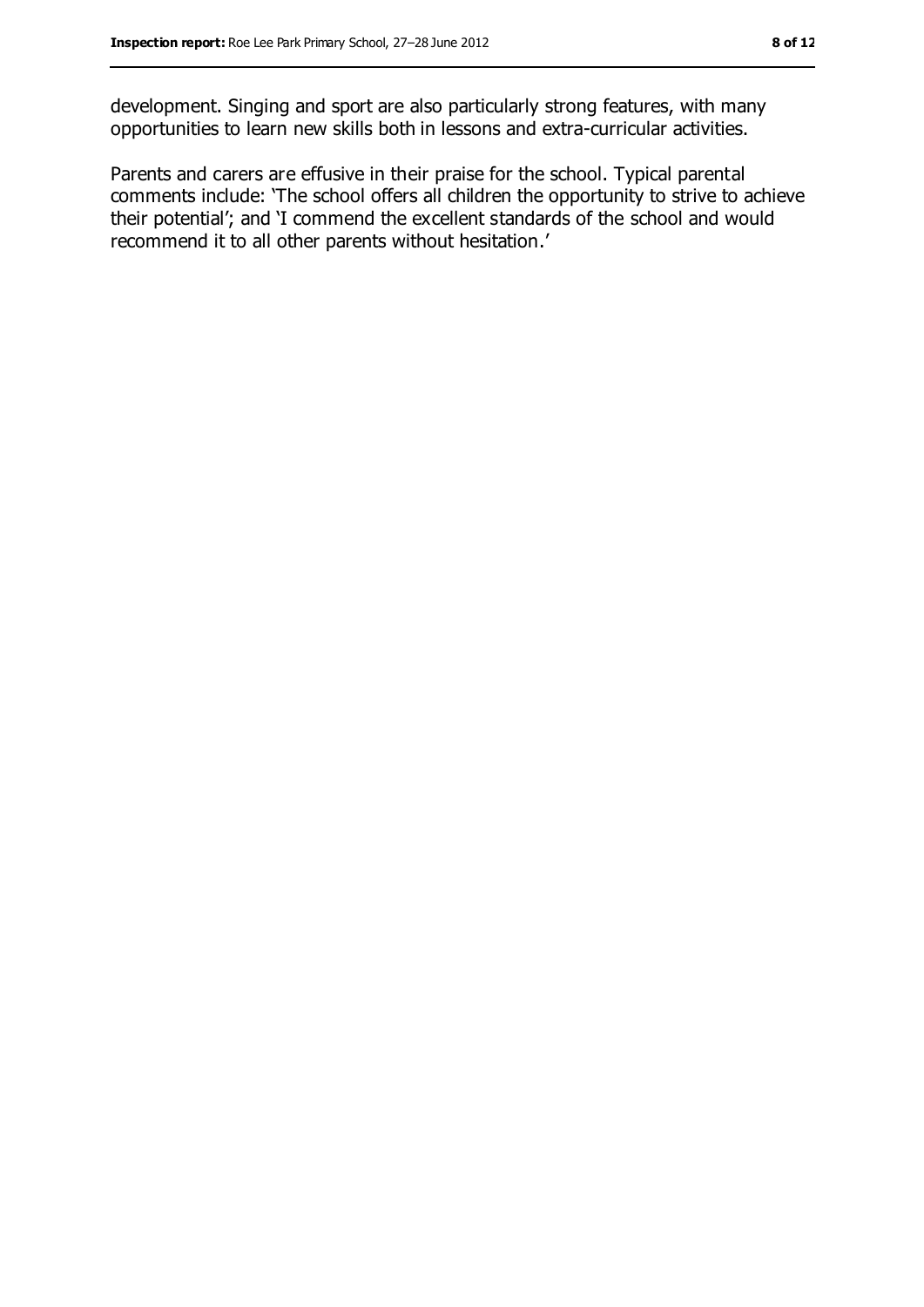# **Glossary**

## **What inspection judgements mean**

| Grade   | <b>Judgement</b> | <b>Description</b>                                                                                                                                                                                                            |
|---------|------------------|-------------------------------------------------------------------------------------------------------------------------------------------------------------------------------------------------------------------------------|
| Grade 1 | Outstanding      | These features are highly effective. An outstanding school<br>provides exceptionally well for all its pupils' needs.                                                                                                          |
| Grade 2 | Good             | These are very positive features of a school. A school that is<br>good is serving its pupils well.                                                                                                                            |
| Grade 3 | Satisfactory     | These features are of reasonable quality. A satisfactory school<br>is providing adequately for its pupils.                                                                                                                    |
| Grade 4 | Inadequate       | These features are not of an acceptable standard. An<br>inadequate school needs to make significant improvement in<br>order to meet the needs of its pupils. Ofsted inspectors will<br>make further visits until it improves. |

## **Overall effectiveness of schools**

|                       | Overall effectiveness judgement (percentage of schools) |      |                     |                   |
|-----------------------|---------------------------------------------------------|------|---------------------|-------------------|
| <b>Type of school</b> | <b>Outstanding</b>                                      | Good | <b>Satisfactory</b> | <b>Inadequate</b> |
| Nursery schools       | 54                                                      | 42   |                     |                   |
| Primary schools       | 14                                                      | 49   | 32                  |                   |
| Secondary schools     | 20                                                      | 39   | 34                  |                   |
| Special schools       | 33                                                      | 45   |                     |                   |
| Pupil referral units  | 9                                                       | 55   | 28                  |                   |
| All schools           | 16                                                      | -47  |                     |                   |

New school inspection arrangements have been introduced from 1 January 2012. This means that inspectors make judgements that were not made previously.

The data in the table above are for the period 1 September to 31 December 2011 and represent judgements that were made under the school inspection arrangements that were introduced on 1 September 2009. These data are consistent with the latest published official statistics about maintained school inspection outcomes (see [www.ofsted.gov.uk\)](file:///C:/Users/ggleaden/AppData/Local/Microsoft/Windows/Temporary%20Internet%20Files/CfBT/Inspection/2012%20Inspections/0627%20Roe%20Lee%20Park/Report/www.ofsted.gov.uk).

The sample of schools inspected during 2010/11 was not representative of all schools nationally, as weaker schools are inspected more frequently than good or outstanding schools.

Primary schools include primary academy converters. Secondary schools include secondary academy converters, sponsor-led academies and city technology colleges. Special schools include special academy converters and non-maintained special schools.

Percentages are rounded and do not always add exactly to 100.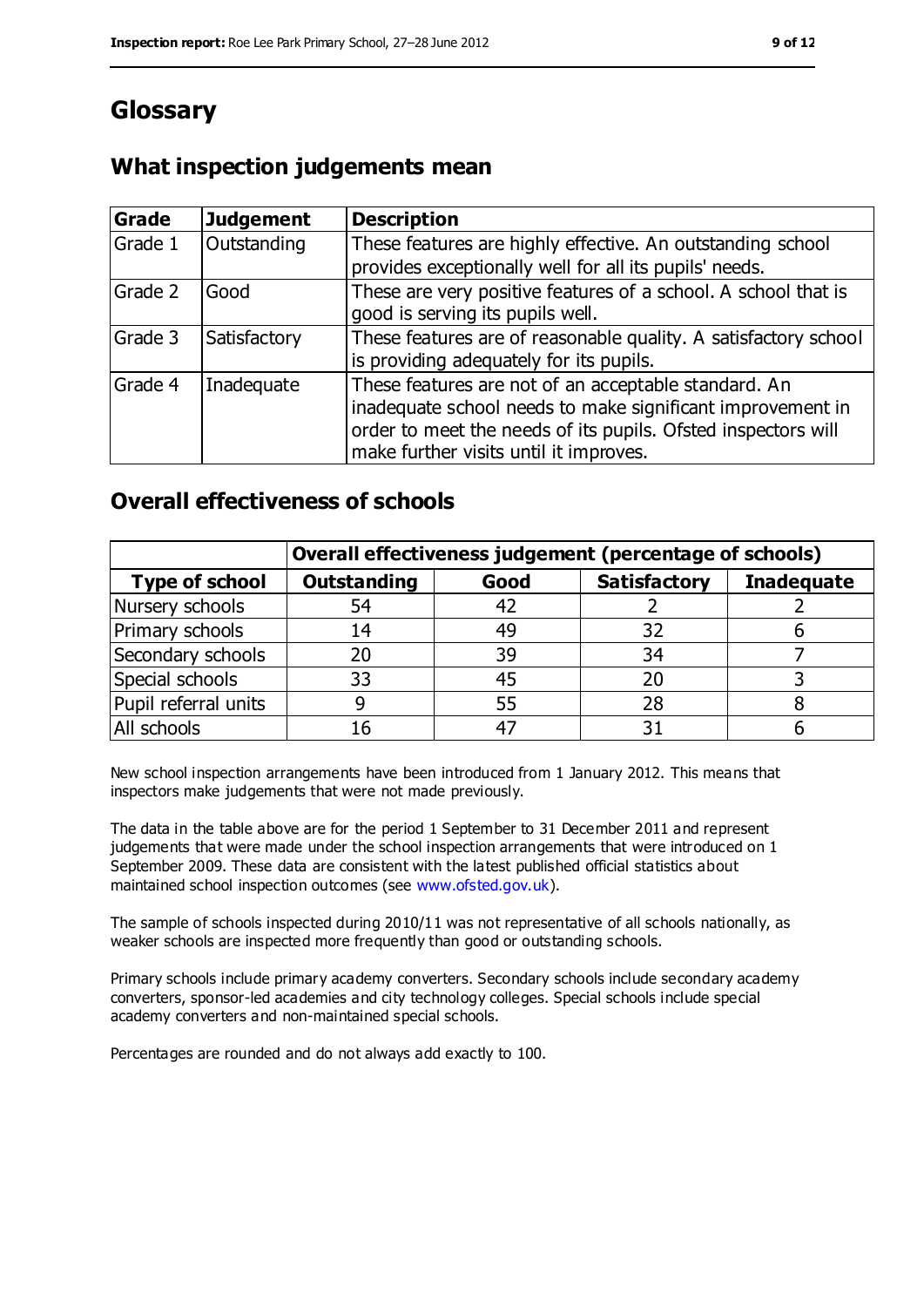# **Common terminology used by inspectors**

| Achievement:                  | the progress and success of a pupil in their learning and<br>development taking account of their attainment.                                                                                                           |
|-------------------------------|------------------------------------------------------------------------------------------------------------------------------------------------------------------------------------------------------------------------|
| Attainment:                   | the standard of the pupils' work shown by test and<br>examination results and in lessons.                                                                                                                              |
| Attendance:                   | the regular attendance of pupils at school and in lessons,<br>taking into account the school's efforts to encourage good<br>attendance.                                                                                |
| Behaviour:                    | how well pupils behave in lessons, with emphasis on their<br>attitude to learning. Pupils' punctuality to lessons and their<br>conduct around the school.                                                              |
| Capacity to improve:          | the proven ability of the school to continue improving based<br>on its self-evaluation and what the school has accomplished<br>so far and on the quality of its systems to maintain<br>improvement.                    |
| Floor standards:              | the national minimum expectation of attainment and<br>progression measures                                                                                                                                             |
| Leadership and<br>management: | the contribution of all the staff with responsibilities, not just<br>the governors and headteacher, to identifying priorities,<br>directing and motivating staff and running the school.                               |
| Learning:                     | how well pupils acquire knowledge, develop their<br>understanding, learn and practise skills and are developing<br>their competence as learners.                                                                       |
| Overall effectiveness:        | inspectors form a judgement on a school's overall<br>effectiveness based on the findings from their inspection of<br>the school.                                                                                       |
| Progress:                     | the rate at which pupils are learning in lessons and over<br>longer periods of time. It is often measured by comparing<br>the pupils' attainment at the end of a key stage with their<br>attainment when they started. |
| Safety:                       | how safe pupils are in school, including in lessons; and their<br>understanding of risks. Pupils' freedom from bullying and<br>harassment. How well the school promotes safety, for<br>example e-learning.             |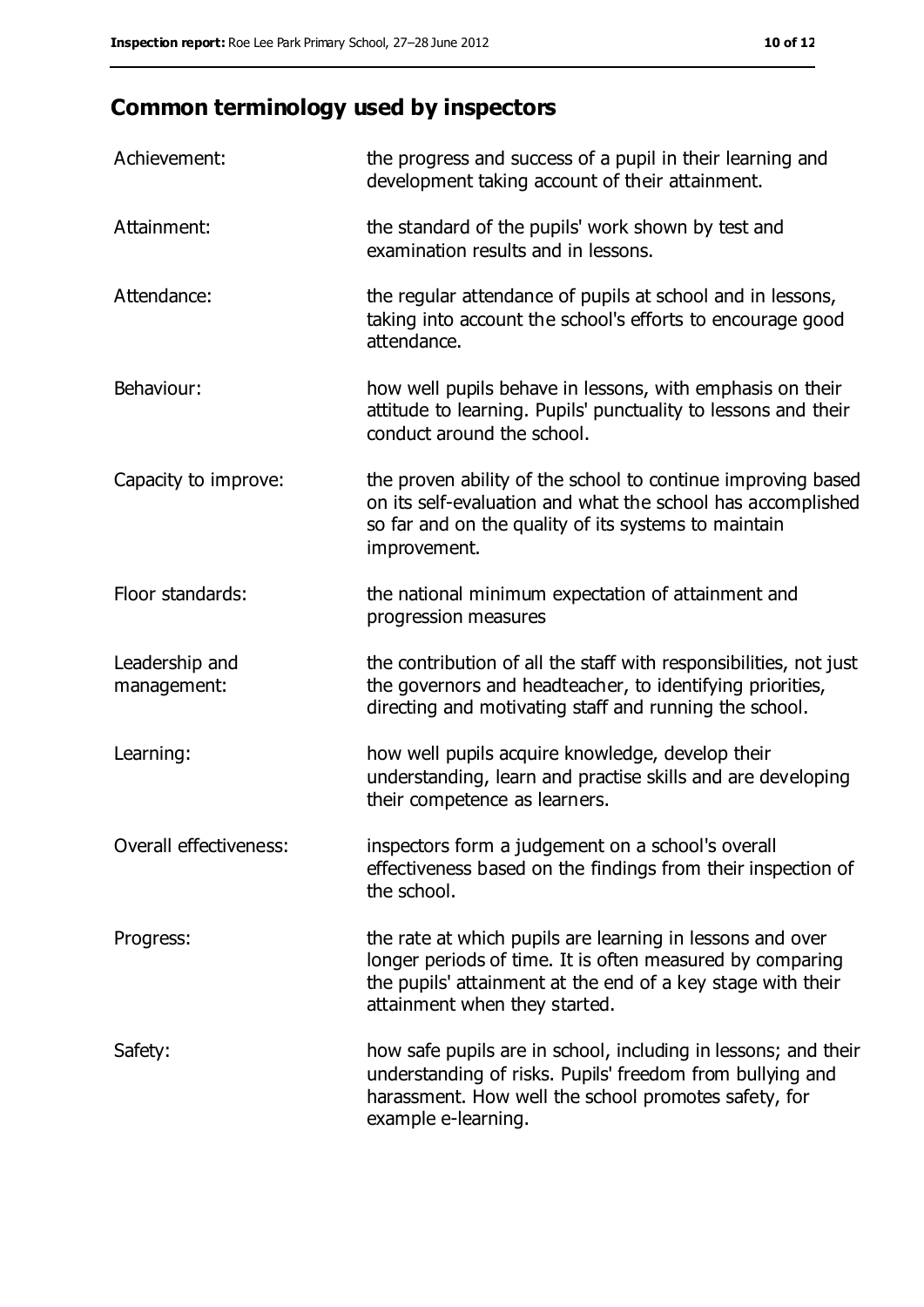#### **This letter is provided for the school, parents and carers to share with their children. It describes Ofsted's main findings from the inspection of their school.**



29 June 2012

Dear Pupils

#### **Inspection of Roe Lee Park Primary School, Blackburn, BB1 9RP**

Thank you for your warm and enthusiastic welcome when we came to inspect your school. We enjoyed meeting you and are particularly grateful to those of you who talked with us during our visit and helped us to find out as much as we could about your school.

It was clear that you are proud of your school and enjoy being there. We found that Roe Lee Park Primary School is an outstanding school and provides you with many challenges and excellent opportunities to help you thrive and succeed in your education. Your teachers work hard in order to help you to do and to be the very best you can. Your behaviour is excellent and really helps you to make rapid progress, particularly in English and mathematics. You also have rich opportunities to take part in musical and sporting activities. We particularly enjoyed being with you during your Olympic Challenge week.

Your school is an improving school and we have asked your headteacher to help your teachers continue to improve so that more of you reach the higher levels in your work in English and mathematics.

Thank you again for making us so welcome. It was very pleasing to see how your attendance has improved. We are sure that you will continue to work hard and enjoy your time in school.

Yours sincerely

Michael Blaylock Lead inspector